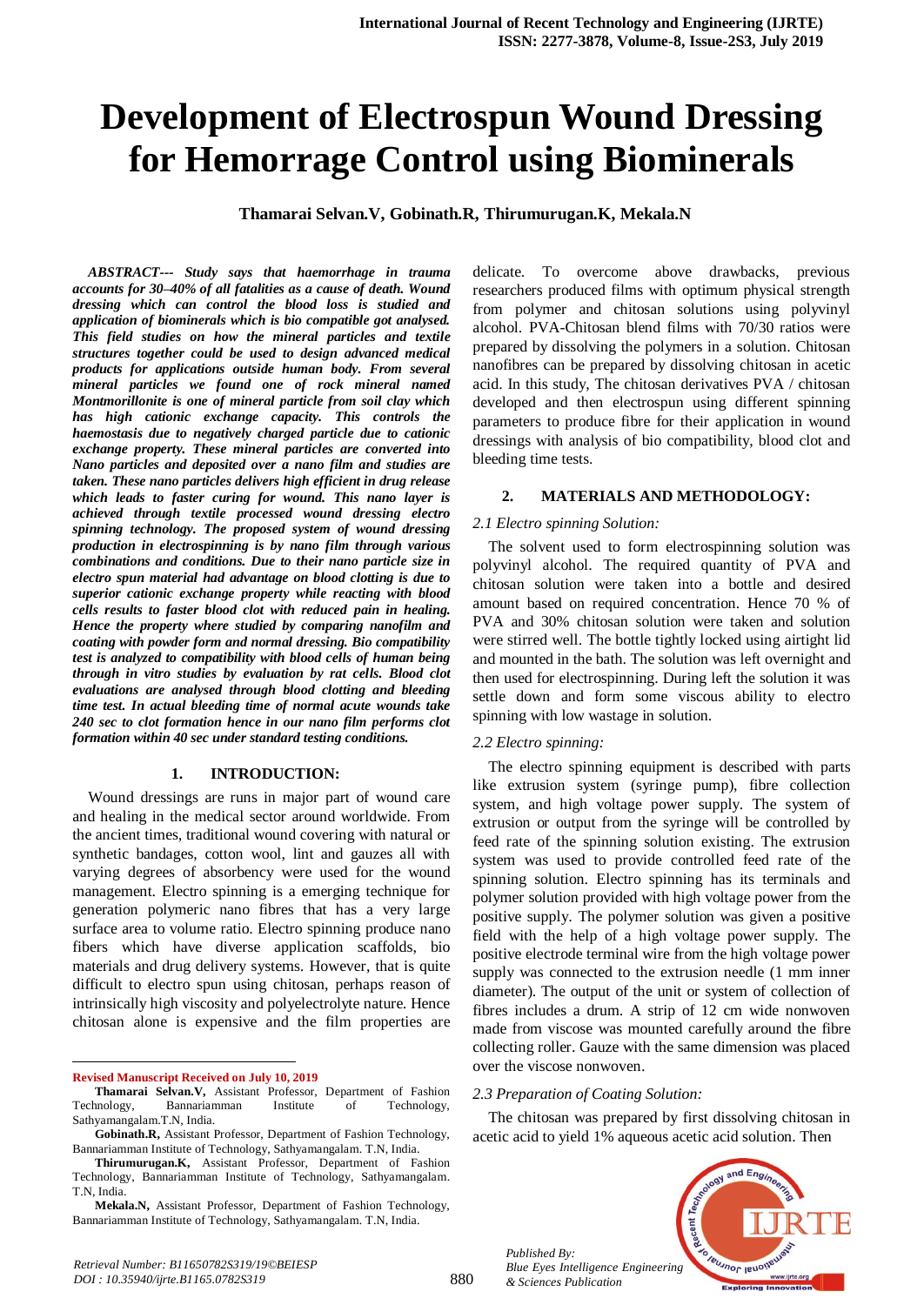## **DEVELOPMENT OF ELECTROSPUN WOUND DRESSING FOR HEMORRAGE CONTROL USING BIOMINERALS**

the solution was stirred for 120mins at 65 Degree Celsius temperature. Then solution of Montmorillonite is prepared by mixing powder form in acetic acid. Dissolving Montmorillonite in 1 % aqueous acetic acid solution then it is stirred for 160 mins at 65 degree Celsius temperature. Both the solution are prepared separately and combining that in proper proportion for coating solution. Combination of chitosan and montmorillonite is taken in three forms they are 50/50, 60/40, 70/30 respectively. These solutions are taken for the coating layer on nano film as we prepared in electrospinning.

# *2.4 Spray Coating:*

Prepared solution are taken in beaker and measured. There is three kinds of deposition made on the film they are based on the weight by weight criteria. On weight of nano film 5%, 10%, and 15% are taken as various parameters coated on chitosan/PVA blended nano film in three combinations made during solution preparation. At the first empty base material is weighed and after electrospinning again its weighed. The weight difference is the total volume of nano film. In spray coating machine amount of coating solution were taken on film weight basis. Each 10 ml of combined solution contained 0.1 gm of chitosan and montmorillonite. Hence film weight is ranged in 3 gm. The solutions were taken as in content of 5ml, 10ml and 20ml. it is sprayed under normal pressure with 0.1mm dia nozzle. Then it is dried under normal room temperature without applying any temperature.

# **3. RESULTS AND DISCUSSION**

## *3.1 Electrospinning of Blended Solution 70/30 PVA/Chitosan*

PVA was used for blending with chitosan solution to provide spinnability of blended solution and to get better mechanical properties of the fibre. Figure shows SEM photographs of nanofibre web that was obtained from the blended solution of chitosan and PVA. At ratio of 70:30 (PVA/chitosan), The viscosity of the blended solution is one of the perceived parameters that affects the structure and diameter of the fibre. The average diameter of the fibre is found to be 112.6 nm.



**Fig : 1 – SEM (x 3000)**



**Fig : 2 - SEM (x 20,000)**

**Fig : 3 – SEM (x 10000)**

*3.2 FTIR Spectral Study:*



*Anti bacterial activity :*

**Tab : 1 – Results of Antibacterial Activity**

| Sample.<br>N() | Hours of deposition in<br>electro spinning (Hrs) | <b>INHIBITION</b><br>ZONE IN mm |
|----------------|--------------------------------------------------|---------------------------------|
|                | 4.5                                              | $0.00 + 0.00$                   |
|                | 6.5                                              | $1.30 \pm 0.45$                 |
|                | 85                                               | $1.75 \pm 0.30$                 |



**Fig : 5 - Sample 2**



**Fig : 6 - Sample 3**

*3.3 Bleeding Time Analysis :*

**Tab : 2 – Results of Bleeding Time**

| <b>S. NO</b> | <b>Samples</b> | <b>BLEEDING TIME [SECS]</b> |
|--------------|----------------|-----------------------------|
|              | 15% coated     | 32                          |
|              | 10 % coated    |                             |
|              | 5 % coated     | 105                         |





*Retrieval Number: B11650782S319/19©BEIESP DOI : 10.35940/ijrte.B1165.0782S319*